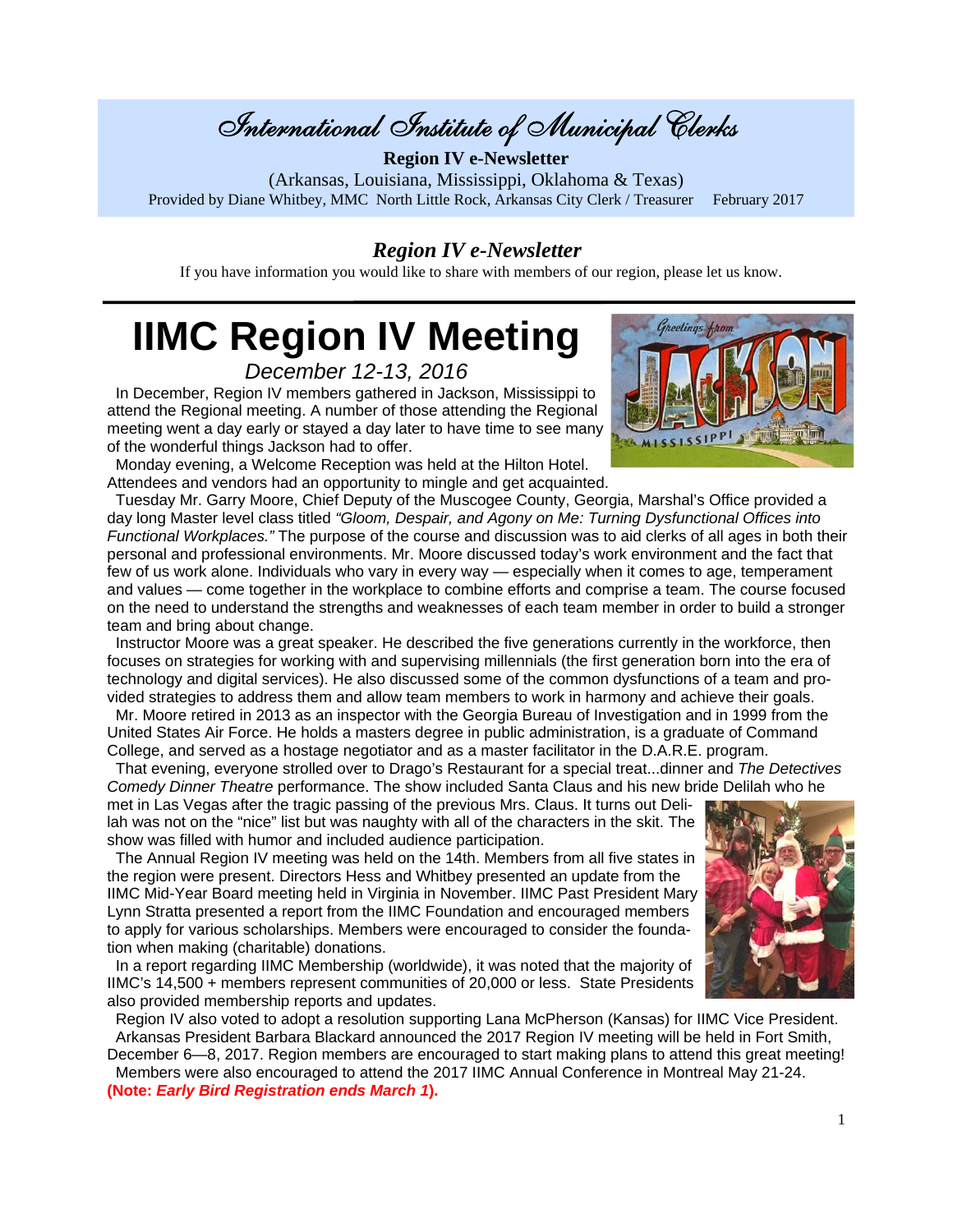## **IIMC Board members held the Mid-year Board Meeting at the Westin Hotel in Alexandria, Virginia in November**



 November 11—12, 2016, IIMC's Officers and Regional Directors met for the Annual Mid-Year Board meeting. Members participated in a Board Development Session on Friday which included learning, growing and contributing to a team. The session was informative and participants learned a lot about themselves and their leadership styles.

 Members also participated in a discussion with Dr. Jane Long, Director of Professional Development. The discussion topic was recertification versus continued education for adults. We learned there was no right or wrong way to approach the topic. Some states (in their laws) require recertification or continued education and certification for clerks who conduct elections, etc. Others had no requirements at the state or municipal level. There are also states where clerks, recorders and treasurers are elected versus appointed. The only criteria may be the eligibility to run for office (according to state laws).

 The meeting Saturday included reports from staff and committees. Executive Director Chris Shalby advised IIMC is fully staffed, with the exception of Communications (Mr. Shalby oversees this area and staff assists with marketing and communication responsibilities.) Current staffs longevity, appreciation and conviction for IIMC's mission, and an affinity toward the membership are important intangibles not always found with new hires. They are self-starters, experienced, motivated and have done much over the year. These are individuals who embrace the team concept and the Organization, and truly enjoy working with and delivering personalized service to our members.

 The 2016 Conference in Omaha, NE was projected at 625 delegates. Overall numbers were 754! This was 129 more than projected resulting in a profit for IIMC by year-end. Major reasons were higher attendance, three sold out hotels (with no attrition); rebates and commissions, and a large number of exhibitors.

 For the 2017 conference in Montreal, IIMC is projecting 500 delegates. The average attendance (in the US for 2012—2016 averaged 658.

 Executive Director Shalby said Montreal is an exquisite, cosmopolitan, beautiful, safe city with plenty to see and do. The US dollar is currently strong as compared to the Canadian dollar.

 The host hotel, the Bonaventure is sold out. IIMC added the Marriott, which is a two-minute walk to the meeting site which has also sold out. A third hotel, the Sheraton has been added. Early bird registration will go until March 1, 2017.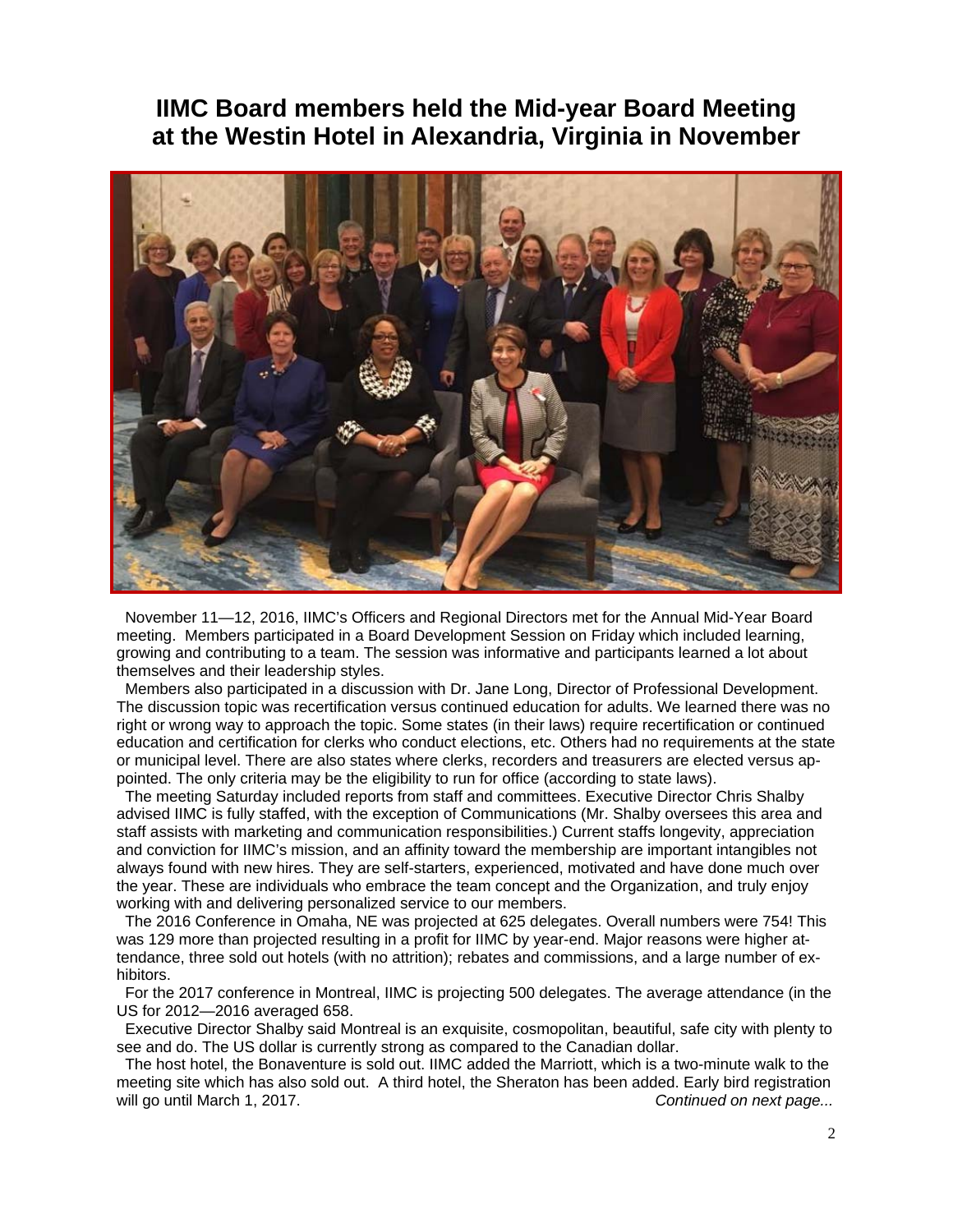*...continued from previous page…*

 Dr. Long advised the 2017 conference will include six Academy Workshops. Topics featured will include: The Power of Failure, Leadership, Decision Making, Boardroom Problems, Nonverbal Communication and Workplace Culture. There will only be two Athenian Dialogues: *The Sound of Wings: The Life of Amelia Earhart* by Mary S. Lovell and *An American Original: Walt Disney* by Bob Thomas. The Conference will also include two General Sessions: "*Uncrapify Your Life!"* with Jeff Havens and *"The Authenticity Advantage: How to Fly Your Freak Flag"* with Joe Gerstandt. There will be 42 different concurrent education sessions. Sessions will be shorter, but maintain the 8 education points currently awarded. Sessions will be 1.5 to 2.0 hours and repeat sessions may be available for high demand topics. IIMC will continue to offer the Smartphone App.

 IIMC also offers four Online Learning opportunities through Captus Press. To sign up, visit the IIMC website! Dr. Long is also creating a pilot peer-to-peer integrative course that will be available through Digital Chalk.

 Certification Manager Ashley DiBlasi encouraged directors to remind members to turn in applications and paperwork in order to obtain their Certified Municipal Clerk (CMC) or Master Municipal Clerk) MMC Certifications. Applicants can contact Mrs. DiBlasi or Education Assistant Kellie Siggson for assistance. Verification takes about two weeks.

 The Legislative Committee chaired by Sally Oglesby discussed the following topics: Elections, Early Voting, Voting Rights Act issues concerning violations and notices to cure, Police Body cameras, Red light/ Speeding cameras, FOIA requesters using free or inexpensive information for commercial gain, and drones. Articles are being written for the *Federal Watch*, an IIMC publication regarding body cams and best practices on FOIA requests. Other articles may be submitted later.

 With the addition of members from areas (outside the United States), IIMC's membership is at a record high of 14,450 members! IIMC's membership committee and staff contact new members to provide assistance and answer questions.

 IIMC also has a Mentor Committee. There are a number of mentors available to provide assistance, advise and support to fellow Municipal Clerks. Help is just a phone call or email away!

 The Records Management Committee is looking for articles related to the same. If you have a success story from your city or town and would like to share, they want to know!

 IIMC also has a Research and Resource Committee. The purpose is to assist by surveying members of various issues as needed, and to ensure members are provided quick and accurate answers to their inquiries.

 The Budget and Planning Committee includes IIMC's current officers. IIMC's finances continue to improve each year. This is a testament to the dedication of the Executive Director and staff and the commitment of the Executive Board and Board of Directors who have put Policies and Procedures in place to ensure continued success.

 The Education and Professional Development Committee continue to review and discuss Online Learning for our members. There are three different types of online learning courses: Fully Online Courses, Online



Hybrid Courses and Web-based Seminars (Webinars). IIMC has Online Learning Guidelines in place. IIMC now has an option for Associations to participate with community colleges. However, the option of partnering with a community college will be an alternative ON-LY for those Associations who are currently NOT in partnership with an institute of higher learning and who are unable to gain sponsorship from a 4-year college or university. IIMC's mission continues to be to provide education to all members.

 Under Policy Review, it was confirmed that a member's membership belongs to the individual member and not the city or town.

 Lastly, the IIMC Board was presented with proposals for the 2021 Conference. 11 states submitted bids. Those were narrowed to the following three cities: Grand Rapids, MI, Minneapolis/St. Paul, and Little Rock, AR. The final bids were all very close and competitive. After a blind vote, the result was Grand Rapids.

Below is the schedule for future conferences:

 2017—Montreal, Canada 2018—Norfolk, Virginia 2019—Birmingham, Alabama 2020—St. Louis, Missouri 2021—Grand Rapids, Michigan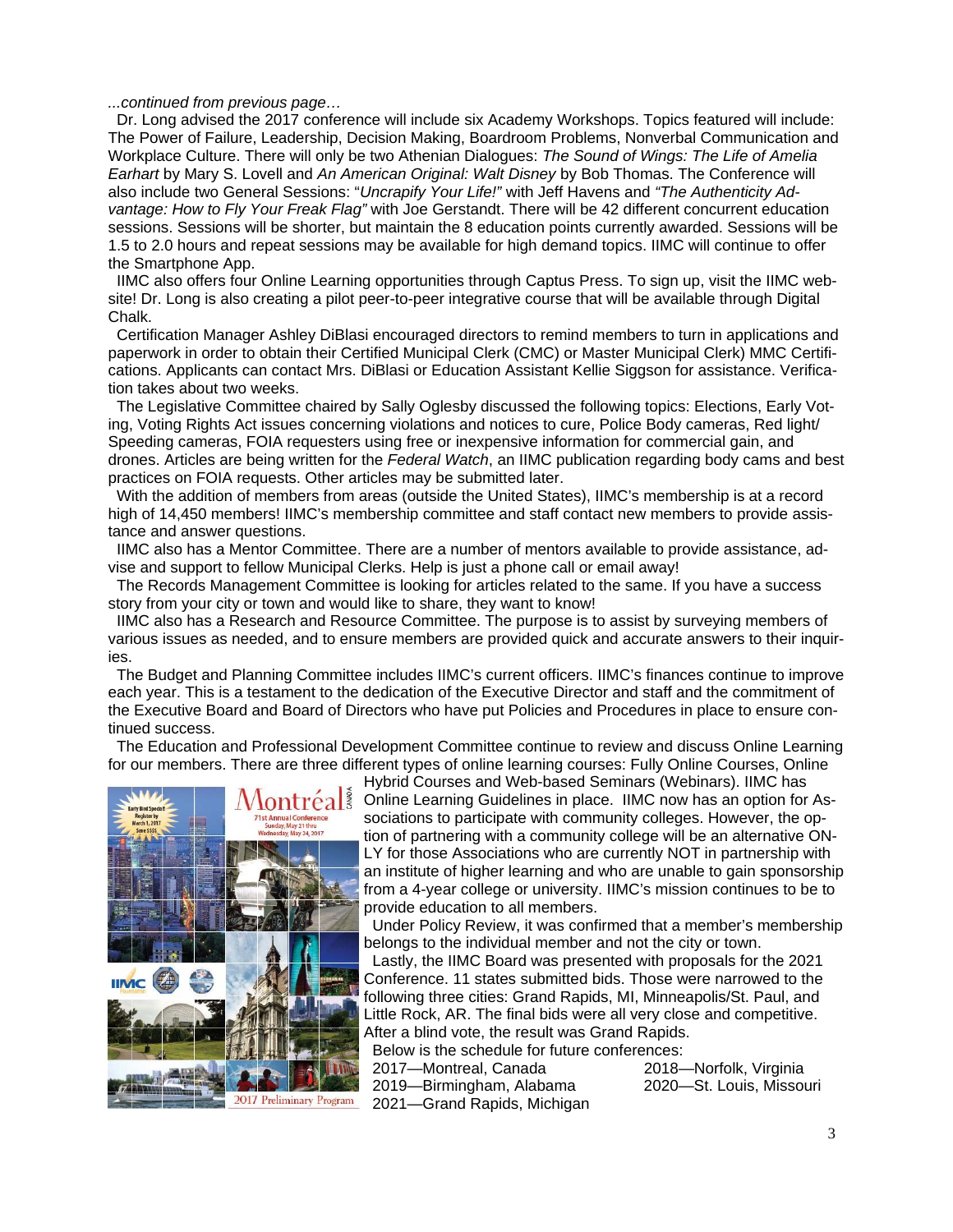Below is an article that was in the last e-Letter. We're including it again just in case you need some help!

## 71st IIMC Annual Conference Montreal, Canada May 21—24, 2017

#### *IIMC is going to Montreal!*

 So, what do we know about Montreal? Montreal is the largest city in Quebec.

 Predominantly French-speaking, it's set on an island in the Saint Lawrence River and named after Mt. Royal, the triple-peaked hill at its heart.

 Its 19 boroughs, many of which were once independent cities, include neighborhoods from cobblestoned, French colonial Vieux-Montreal — with imposing Notre-Dame Basilica at its center—to industrial Sud-Ouest and artist-friendly Plateau.

Population 1.65 million (2011)

 Your going to need a passport. If you have one, make sure it won't be expired by May, 2017.

 If you don't have one, you need to get started now! You will need to go to the Government Website (see the link at the bottom of this page) and either follow the instructions to fill out the application electronically or print the pdf and complete the form in **BLACK INK**. Check with your local Passport office to see what steps you need to take next and what documents you will need



to provide.

 If you have had a name change (marriage/divorce/legal name change, etc) extra documents may be required supporting those changes.

 Do you plan on shopping while you are in Canada? Per the US Customs and Boarder Patrol (CBP) Website, all articles acquired in Canada must be declared. There is an \$800 exemption for gifts and personal articles. Anything you acquire outside the US must be declared.

| <b>English</b>        | <b>Pronunciation</b>                   | <b>French</b>            |
|-----------------------|----------------------------------------|--------------------------|
| Do you speak English? | Par-lay voo zon-glay                   | Parlez-vous anglais?     |
| Excuse me/sorry       | Ex-koo-zay mwah                        | Excusez-moi              |
| Fine thanks and you?  | Bee-ehn mer-see ay voo? Merci et vous? |                          |
| Glad to meet you      | On-shohn-tay                           | Enchante                 |
| Good-by               | Oh ruh-vwar                            | Au revoir                |
| Good morning/good day | Bon-zhoor                              | Bon jour                 |
| Hello                 | Sah-loo                                | Salut                    |
| I don't understand    | Jhuhn kom-prohn pah                    | Je ne comprends pas      |
| My name is            | Juh mah-pell                           | Je m'appelle             |
| N <sub>o</sub>        | <b>Nohn</b>                            | <b>Non</b>               |
| Ok                    | Dah-core                               | $D'$ accord              |
| Please                | Seel voo play                          | S'il vous plait          |
| Thank you             | Mare-see                               | Merci                    |
| Tea with lemon        | Leh tay oh see-trohn                   | Le the au citron         |
| Water                 | Low                                    | $L$ 'eau                 |
| <b>Milk</b>           | Leh lay                                | Le lait                  |
| Coffee, black         | Leh ka-fay nwahr                       | Le café noir             |
| Restaurant?           | Res-tah-rahn?                          | <b>Restaurant?</b>       |
| I don't speak French  | Jehn parl pah frahn-say                | Je ne parle pas francais |

(Even if you found it). The reason you must declare items is crucial on two fronts. CBP needs to know the amount you spent abroad to calculate exemptions and assess any additional payments. The second is two-parts, to protect endangered creatures worldwide and to safeguard the country from disease and the destruction of flora and fauna.



 In Montreal, most folks speak French. So I've included a little chart to the left that includes English to French translation with pronunciation.

 So, Excusez-moi if Je ne comprends pas. But Je ne parle pas francais!

 And I sure hope they have some Le the au citron and Le café noir! For now Au revoir!

Passport link: http://www.state.gov/documents/organization/212239.pdf *Be sure you use the current form!*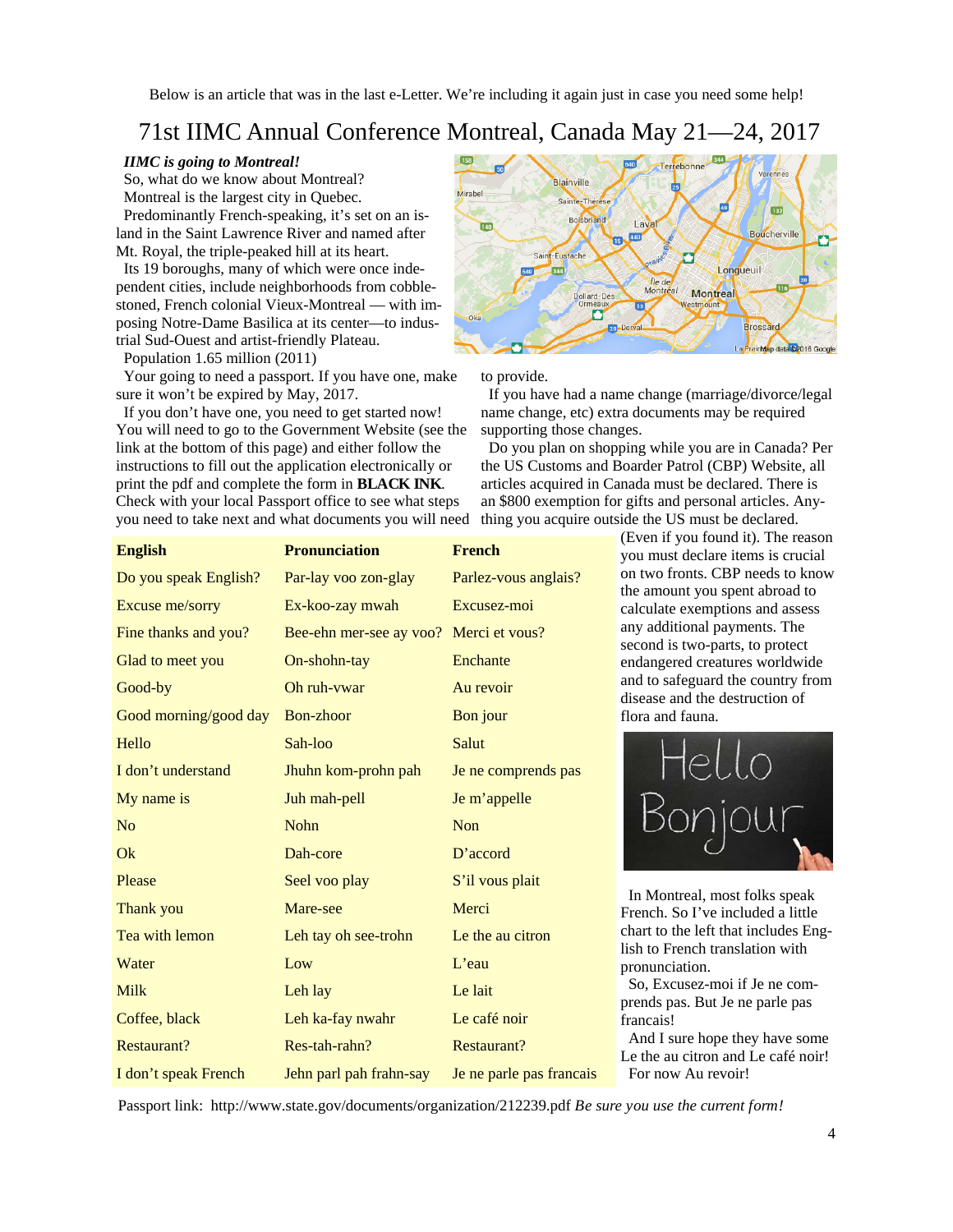### **Texas names Art Camacho, TRMC, 2016 Texas Municipal Clerk of the Year**

Art Camacho, TRMC, city secretary, City of Haltom dedication was recognized by his selection as City, was selected as the 2016 Texas Municipal Clerk of the Year for both the Bluebonnet and the Clerks Association Municipal Clerk of the Year for North Texas Municipal Clerks Association Chaphis outstanding achievements as an exemplary ters. public servant. Ron Gonzales, TRMC, assistant city secretary, City of Fort Worth, and the North Texas As a leader of TMCA, Art is constantly thinking over 985 members throughout Texas, and each president, TMCA set a new high in TMCA member-Year Committee Chair Brenda Shaw, TRMC, city state and local levels and funded TMCA scholarsecretary, City of Morton, made the official presen- ships for city secretaries in need of financial assistation to Mr. Camacho during TMCA's annual tance for their continuing education. His outstandawards banquet held in Galveston on October 27.

Mr. Camacho has served the citizens of Haltom City as city secretary since 2008. Prior to that, he served as city secretary of the City of Azle from 2005 to 2008, and the City of Ranger from 1999 to 2005. He received his Texas Registered Municipal Clerk (TRMC) certification in 2003, and has met the requirements for recertification two times. He is currently enrolled in his third recertification. Art also received his Certified Municipal Clerk designation in 2014 from the International Institute of Municipal Clerks (IIMC).

Now in his  $17<sup>th</sup>$  year as a municipal clerk, Art has been very active and enthusiastic about the city secretary

ry officer position on the TMCA executive board. casions." Art also served on the TMCA Certification and Ad-

visory Management Committees and is currently Art's gracious acceptance speech acknowledged serving as Chair of the Advisory Management those who had contributed to his life and profes-Committee. He also served as an instructor for the sion. He encouraged the audience of public serv-Annual TMCA Election Law Seminar and co-ants to focus on professionalism and ethical conauthored chapters in the *Texas Municipal Clerks*  duct by living out our code of ethics. "Each day we *Handbook*, published by TMCA in 2007, 2010, and are challenged as to the manner in which we value 2014.

On the local level Mr. Camacho served as Presi-don't know how each of you cope with the probdent and Vice President of the Bluebonnet Chapter lems and difficulties you encounter in your posiof TMCA from 2002-2003, as well as numerous tion. Whatever it is that prompts and directs you to committees on the North Texas Municipal Clerks confront your problems with sincerity and integrity, Association Chapter from 2005 through 2016. His stay with it."

Municipal Clerks Association (NTMCA) nominated about new initiatives to increase membership at Mr. Camacho for this prestigious honor. TMCA has both the state and local levels. During his year as year only one member is recognized as the munici-ships, breaking the previous record set in 2012. pal clerk of the year. TMCA Municipal Clerk of the He personally funded memberships at both the ing leadership is also responsible for the Adopt-a-

> Clerk Program where tenured city secretaries are encouraged to communicate with new and/or neighboring city secretaries and take them to a monthly chapter meeting. This program has gained acclaim state wide as a way to embrace city secretaries from the smallest to the largest cities in Texas.

> As part of the 2016 nomination statement, Ron Gonzales stated, "Art continually leads by example and exhibits a pattern of service to others, personally and professionally. He is a thoughtful leader, a trusted and soughtout mentor, and a wonderfully animated and generous friend. I

profession. He served as President of TMCA in am honored to know Art and have been fortunate 2014 and prior to that served as trustee and in eve-to receive his counsel and wisdom on several oc-

> our profession and serve our citizenry, but there has to be something that drives our priorities. I

*Submitted by Mary Kayser—IIMC President Elect and Region IV Member* 

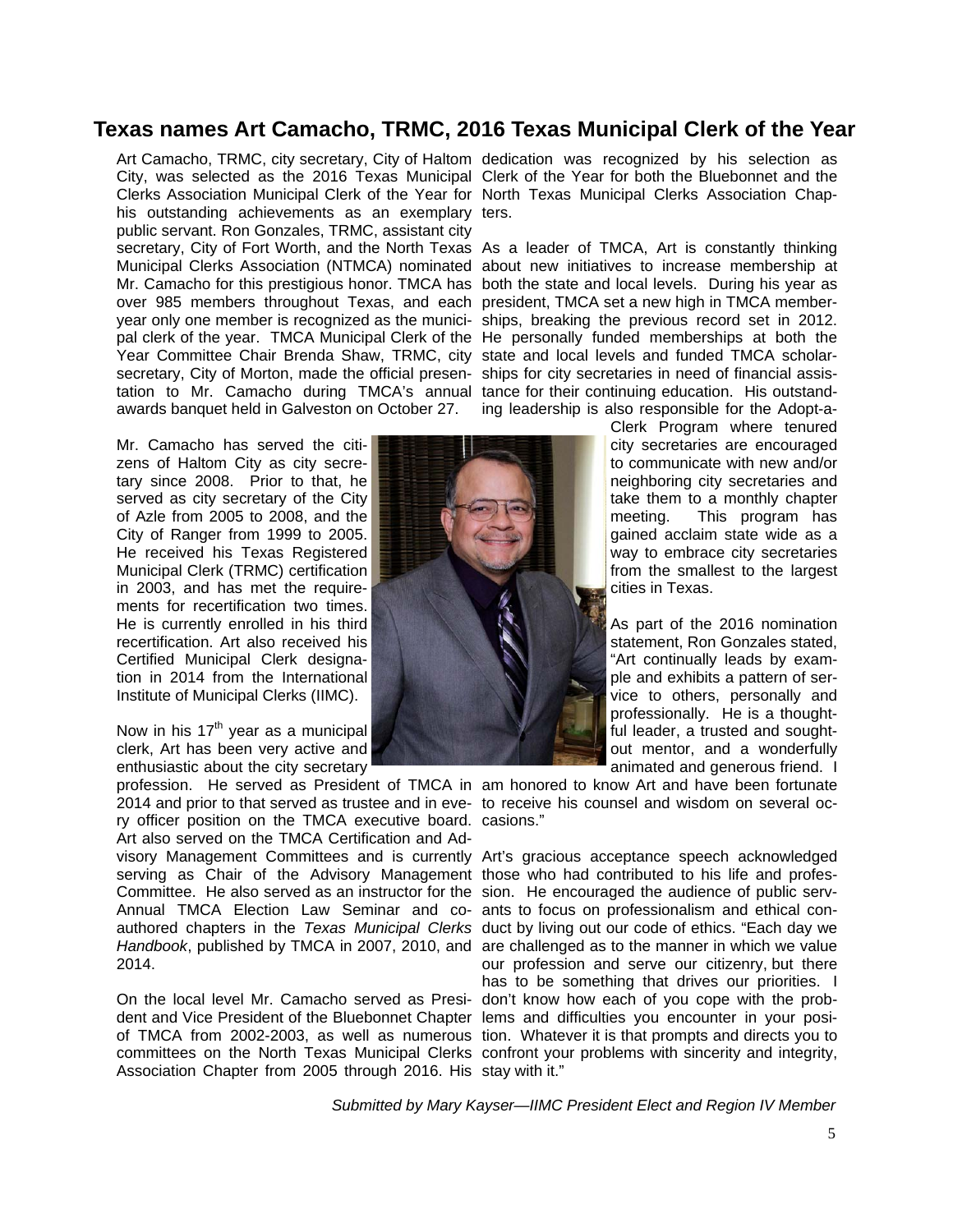# Get Involved In Your Organization By Volunteering On An IIMC Committee

*This article was in the IIMC News Digest—Nov 2016.*  **Editor's Note:** *IIMC members who serve on an IIMC Committee will receive one point per year toward CMC Experience or two points per year toward MMC Professional contributions.* 

 Involvement is the key to growth and development. The core and essence of any member organization like IIMC rests with its volunteers. Volunteers are needed to help an organization in many ways: fundraising, conference planning, coordinating special projects and developing new ideas. IIMC needs Committee members who are prepared to work. Committees meet to review the previous year's accomplishments, and discuss strategies and objectives for the upcoming year. The majority of Committee work is done throughout the year through teleconferences, E-mail or mail.

# VOLUNTEER**Volunteer VOLUNT Help Connect Serve**

*The following was found on the IIMC website.*  **Committees** 

#### **Experience Personal Growth by Volunteering Your Time**

 IIMC needs committee members who are prepared to work, meet the challenge and grow. Put your input and insight to good use by volunteering for committee work. Making a difference and becoming involved is the key to personal growth and development.

 Committee appointments begin the first day of the Annual Conference and are a one year term. Current IIMC Committees include the following:

**Budget & Planning**-to provide sound financial advice to the IIMC Executive Committee and Board of Directors.

**Conference**-to review and recommend conference education topics, speakers, sessions, and general session speakers; and work with staff in reviewing the overall conference design and how to improve existing formats.

**Education and Professional Development**-to ensure IIMC provides excellence in professional education and development programs by serving in a supporting role to the Education Department; and work cooperatively with IIMC in suggesting programs and outreach areas of education for municipal clerks.

**Elections**-to conduct and supervise all elections and other necessary voting by IIMC members. **International Relations**-to facilitate the exchange of

information, knowledge, and experience between IIMC members and promote affiliations in Regions X and XI.

**Legislative**-to monitor and review federal legislation pertinent to the Municipal Clerk profession; identify trends in state/provential/national legislation affecting the profession; and when appropriate provide relevant written reports regarding the same.

**Membership**-to promote IIMC and recruit potential new members.

**Mentoring**-to bring together experienced members with less-experienced members for the benefit of both the individuals and the profession.

**Policy Review**-to monitor and provide policy guidance to ensure purpose, consistency, accuracy, and fair application. To review policies, positions, and perspectives regularly and recommend appropriate revisions to the IIMC Board of Directors.

**Public Relations and Marketing**-to market and promote IIMC and its ideals with the dual aims of raising the status and image of local government professionals and attracting new members from all regions.

**Records Management**-to develop informational resources to assist members with their records management needs.

**Research and Resource**-to assist in surveying membership on various issues as necessary; and to ensure that members are provided with quick and accurate answers to inquiries through membership network and resource library.

### *So, why should you volunteer?*

 People come up with hundreds of reasons not to volunteer-*not enough time, not interested*—the list is endless.

 The most cited reason people give for volunteering is personal growth.

#### **Benefits of Volunteering** include:

- Adding variety to your regular job
- Becoming actively involved with IIMC
- Displaying a special talent or skill otherwise not used in your job
- Gaining experience in an untapped area
- Networking or to be recognized
- Sharing a skill or learning a new one
- Taking a step toward becoming a future Board member or Executive Committee Officer.

 For more information, visit the IIMC website at www.iimc.com, then select Membership, followed by Committees.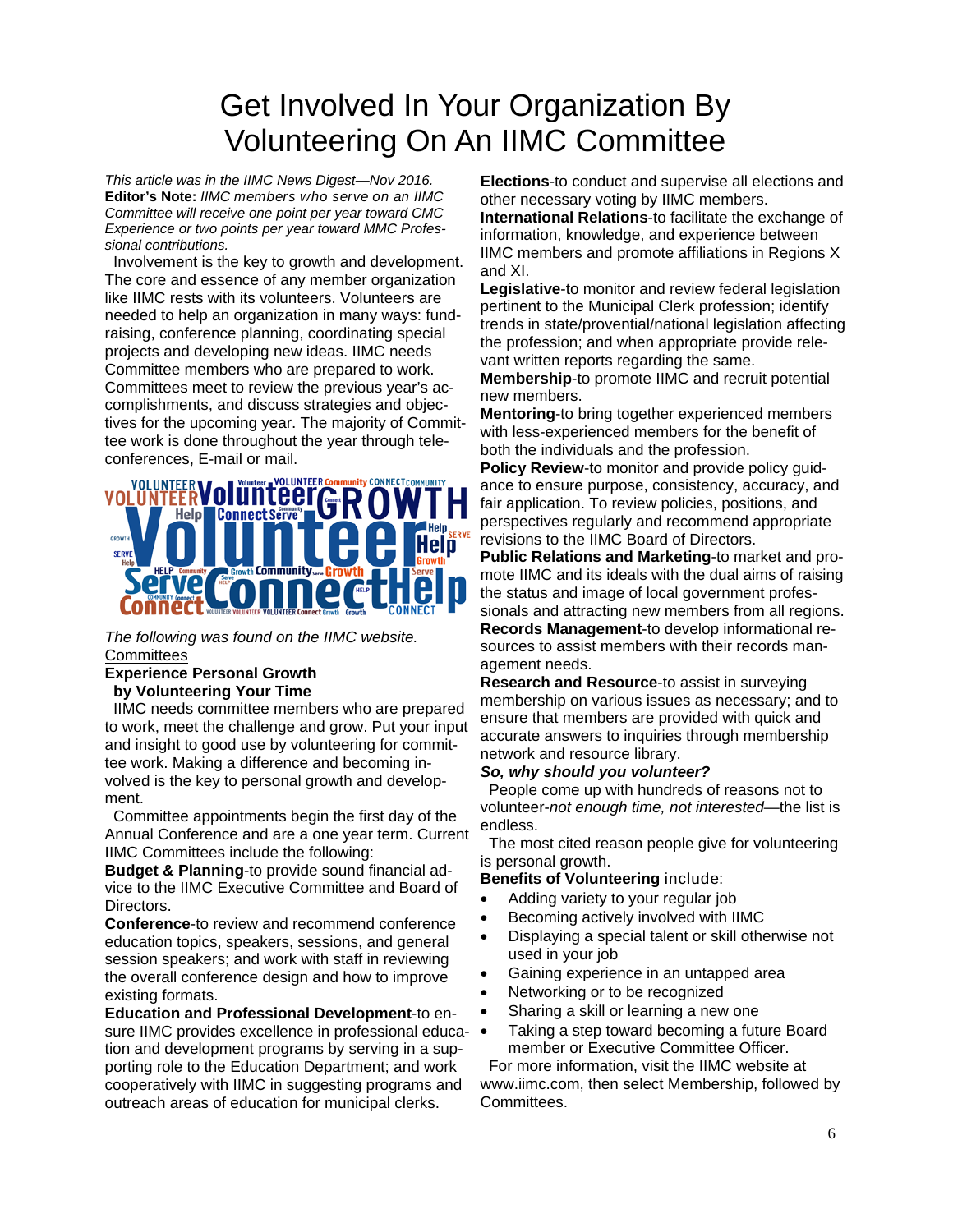# **IIMC Foundation**

### **Our Mission**

 The IIMC Foundation (fka MCEF—Municipal Clerks Education Foundation) is a diverse team of volunteers who are passionately committed to raising endowed dollars whose earnings help IIMC pursue its education objectives.

### **What is The IIMC Foundation?**

 Established in 1984, the IIMC Foundation is a taxexempt, nonprofit foundation under Section 501(C)(3) created to raise funds for its partner, the International Institute of Municipal Clerks. IIMC uses these funds to promote, train and education Municipal Clerks making them proficient in the services they provide for the citizens of their community.

### **Restricted Endowments**

*What is a restricted endowment?* A restricted endowment is a savings fund created by a donor(s) (an individual, group of individuals, or an organization). People can donate to this fund as often as they wish. However, only the interest earned from the account can be used to fund IIMC education programs. For example, if the savings fund has \$25,000 and it earned \$500 in interest, either a portion of or the entire interest earned (\$500) can be used toward IIMC education programs. The rest of the money (\$25,000), remains in the fund untouched.

*Why is it restricted and who insists on the restrictions?* Only the creator(s) of the restricted endowment fund can impose restrictions. Those restrictions determine how the interest from the funds will be used.

*How can restricted endowment interest be used?* Generally, the interest from the fund may be used for IIMC/ MCEF approved education programs, e.g., CMC or MMC scholarships, conference education sessions and grants, and other education programs for the benefit of IIMC members.

#### *Who makes the decisions on how interest is used?*

When the endowment contract was created, terms were agreed upon, in writing, that govern precisely who or what individuals or organizations are eligible to receive the funds and for what purpose. Any IIMC approved education offering is eligible, subject to the terms of the endowment.

### *What is the minimum amount required to create an endowment and how often must contributions be*

*made?* \$1,000 is the minimum to create a restricted endowment. Contributions may be made at any time. There are no minimum ongoing contribution requirements.

*Are there start-up or annual administration charges?* There are no annual administrative fees. There is a 3% service charge on all new investments.

*Can a donor(s) or anyone else withdraw the entire endowment?* No. No one can "close" or withdraw funds

from the endowment. The intentions of the endowment are honored for eternity.

*How are the funds monitored?* The Foundation's Financial Investment Committee and professional investment advisor monitor the funds to ensure compliance with the adopted Investment Policy and to conservatively maximize earnings. Quarterly statements are provided to the board and to all endowment contacts. *How does a restricted endowment differ from traditional investments with a financial institution?* Investments in a traditional financial institution can be withdrawn or their purpose changed by those having access to the accounts at any given time. With a restricted endowment, the intentions of the original donor(s) are respected for eternity. Over time, earnings from pooled investments exceed those of savings accounts, checking accounts, or CD's. For example, the fourth quarter of 2014 represented a 6.8% return on Foundation investments. In comparison, current CD interest rates are near 2.5% for five years and a little over 1% for one year. Similarly, savings account interest is a 1% or less.

*How long does it take to fund a scholarship?* Generally, annual interest from a \$5,000 endowment would fund one \$300 scholarship.

*Why should a State Association consider creating a restricted endowment?* A restricted endowment guarantees education funding for eternity. Long-term earnings are higher than traditional financial institutions and monitored by a professional advisor. A restricted en-

dowment is an investment in the future of the profession and its members. The size of the endowment and rate of growth are entirely at the discretion of the donor(s). It's a safe and flexible way to invest with legal assurances and accountability. The intentions of the donor(s) are protected and honored.

 Annual reports and policies can be found on the IIMC website at www.IIMC.com/ AboutLls/

#### **Members of the Board 2016-2017**

President Colleen J. Nicol, MMC

Vice President Stephen G. Wolfe, Attorney and President American Legal Publishing Company

> Treasurer Buster Brown, CMC

**Secretary** Dyanne C. Reese, MMC

Board Members: Dale Barstow VP Sales Bobby Busch, MMC Vincent Buttiglieri, MMC IIMC President John R. Devine Faith A. Elford Beverly Hammerstrom Melissa Henley Daniel Hussey Marian Karr, MMC Mary Kayser, MMC IIMC President Elect Cristina LoVerde Stephanie Carouthers Kelly, MMC IIMC Vice President Kristie L. Smithers, MMC Mary Lynn Stratta, MMC *For more information visit IIMC.com*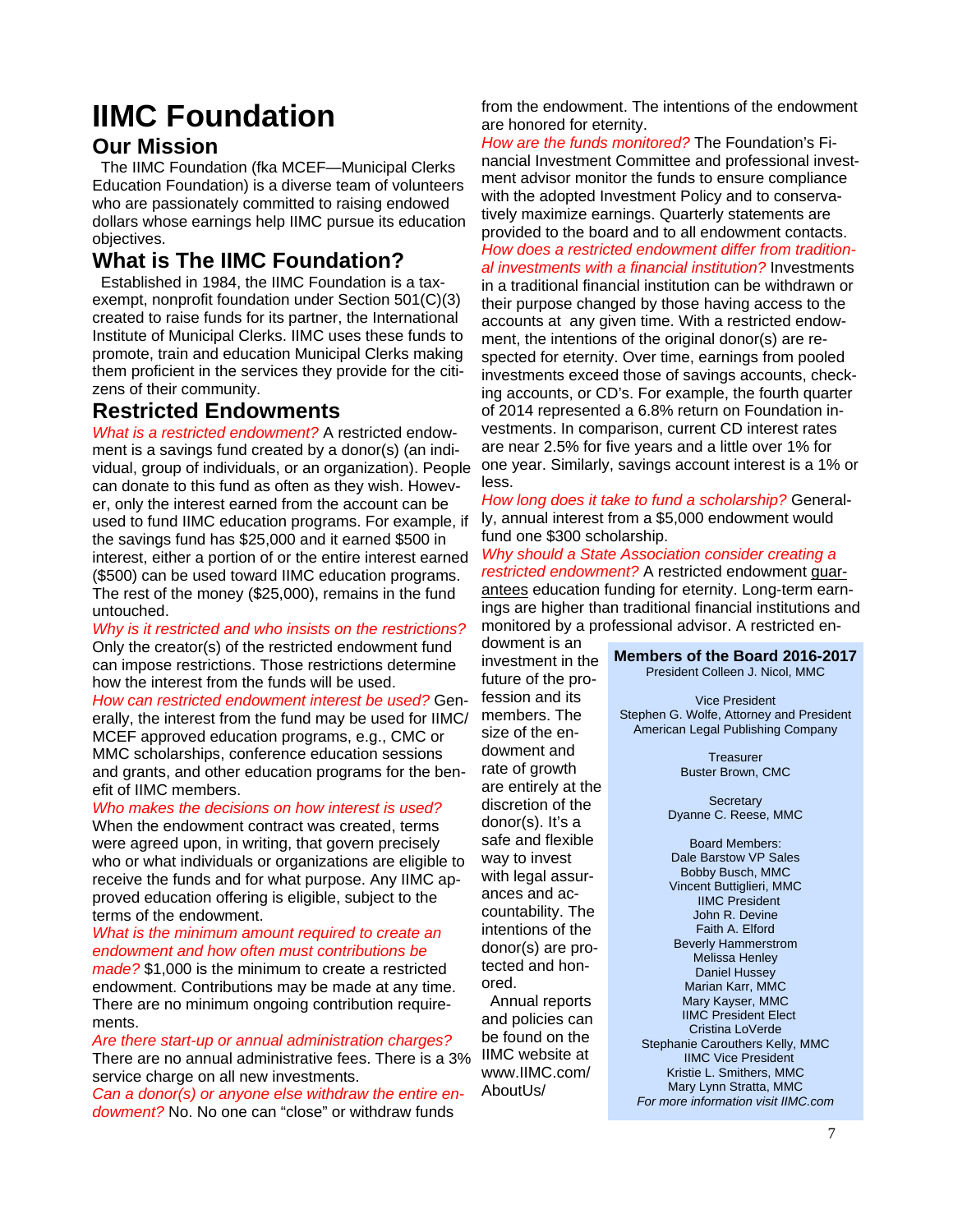## The Tomb of the Unknown Soldier *found at https://tombguard.org/tomb-of-the-unknown-soldier/*

 Sacrifice, suffering, and grief are synonymous with war. A nation of families, friends, and citizens, mourning the loss of their loved ones, need closure in order to start their grieving process. They need a place that represents this loss and celebrates the sacrifice that protect the liberties of free nations.

 With war, mankind has sought to remember those who gave all and commemorate those who demonstrated valor. These acts give the living a way to process the extraordinary amount of lives lost. By having a sacred place to visit, it makes that place a shrine for pilgrims to pay tribute to the sacrifices made.

 Americans have always commemorated their war dead and those who made great sacrifices in their service to the United States of America (U.S.). Special days were dedicated for





paying tribute to those who served since the earliest days of U.S. history. Yet, at the beginning of the 20th century, there remained no singular place for Americans to visit in order to pay tribute to those who gave all. Considering the amount of sacrifices made throughout U. S. history, it seemed natural when the U. S. Congress enacted legislation following World War I to dedicate such a place.

 The Tomb of the Unknown Soldier was established in 1921. The Unknown Soldiers laid to rest

at the Tomb represent all missing and unknown service members who made the ultimate

sacrifice — they not only gave their lives, but also their identities to protect these freedoms.

 The Tomb is the final resting place of Unknowns from World War I, World War II, and the Korean War, and is guarded at all times.

 Monday, November 14 2016, IIMC Officers (pictured left to right) Vice President Stephanie Carouthers Kelly, Immediate Past President Monica Martinez Simmons, President Elect Mary Kayser and President Vincent Buttiglieri along with fellow board members had the honor of celebrating Veterans'

Day by participating in a wreath laying ceremony at the Tomb of the Unknowns at the Arlington National Cemetery. IIMC honors the sacrifices that so many have made for our country in the name of freedom and democracy, and thanks all that made this unforgettable event possible.

 A special thanks to Board member Andrew Pavlica, City Clerk/Deputy City Manager, Garfield, New Jersey, Region II Director for his efforts in making this happen.

 Thank you also to IIMC's officers and board members who represented our membership during this solemn event. Many of our members past and present have served our country in the military and served their constituents in their cities and towns around the U. S.

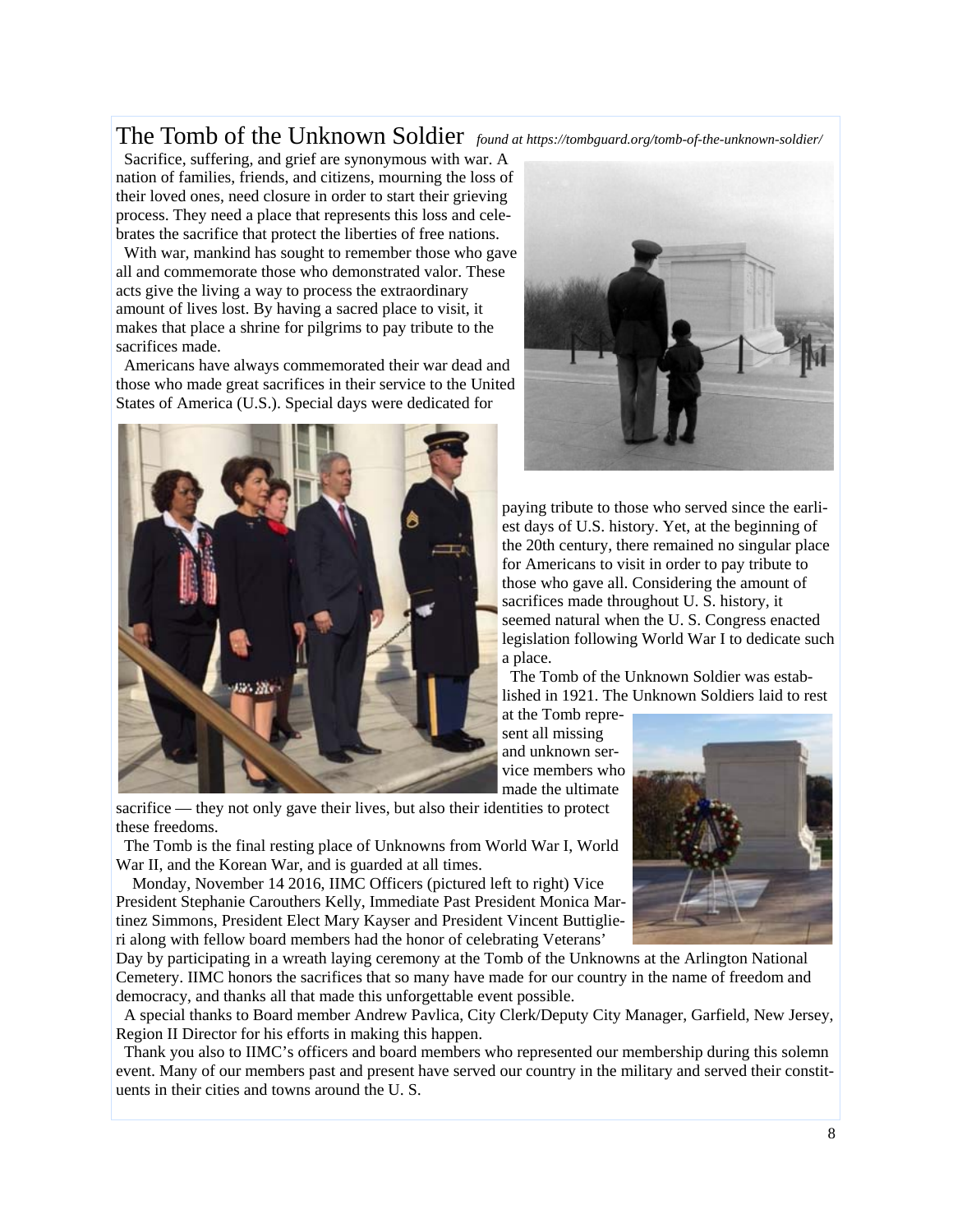|                                              | Say "Aloha" to Hawaii!                                                                                                                                                                                                                                                                                                                 |                                                          |
|----------------------------------------------|----------------------------------------------------------------------------------------------------------------------------------------------------------------------------------------------------------------------------------------------------------------------------------------------------------------------------------------|----------------------------------------------------------|
| Beach!                                       | <b>Support IIMC education programs and</b><br>win a trip for two to Hawaii, including<br>airfare and a week's hotel on Waikiki                                                                                                                                                                                                         |                                                          |
|                                              | Tickets \$20 each or 3 for \$50                                                                                                                                                                                                                                                                                                        |                                                          |
| and IIMC education programs.                 | Thanks to your support, since 1984 the IIMC<br>Foundation has awarded or contributed more than<br>\$823,000 towards Municipal Clerk scholarships                                                                                                                                                                                       | 2014 Winner<br><b>Tamara Jorgensen</b><br>(South Dakota) |
| Name                                         | standard and the state of the company of the state of the state of the state of the state of the state of the                                                                                                                                                                                                                          | s.                                                       |
|                                              | Phone <b>Example 2018 Email Email Email Email Email Email Email Email Email Email Email Email Email Email Email Email Email Email Email Email Email Email Email Email Email </b>                                                                                                                                                       |                                                          |
|                                              |                                                                                                                                                                                                                                                                                                                                        |                                                          |
|                                              |                                                                                                                                                                                                                                                                                                                                        |                                                          |
|                                              | I will pay by check - Return flier and check payable to HMC Foundation to: IIMC Foundation<br>Ireasurer, Buster (Irown, CMC, 1819 Farnom Street, Omaha, NE 68183<br>I will pay by credit card - Return flier with information completed below to: IIMC Foundation<br>Treasurer, Buster Brown, CMC, 1819 Farnom Street, Omaha, NE 68183 |                                                          |
|                                              | <b>Expiration date</b>                                                                                                                                                                                                                                                                                                                 |                                                          |
| L<br>L<br>Visa/MasterCard/AmEx#<br>Signature | Winner drawn at BMC Annual Conference in Montreal, Canada, on May 24, 2017. Winner need not be present to win.<br>For ticket numbers or stubs email rhallhouse@arningal.cam                                                                                                                                                            | Please charge this amount \$                             |

**Have you ever been the recipient of an IIMC Scholarship? Would you like to be?** 

 The IIMC Foundation fka MCEF raises money through contributions from members and others to the foundation or contributions made by those participating in the annual Fundraiser drawings which are held during the May Conference. If you want to get a jump on making a donation and/or buying your Hawaiian Raffle tickets, fill out this page and return it to IIMC Foundation Treasurer, Buster Brown, CMC, 1819 Farnam Street, Omaha, NE 68183. You DO NOT have to be present to win!

Contributions will continue to be used to provide scholarships to Municipal Clerks from around the world.